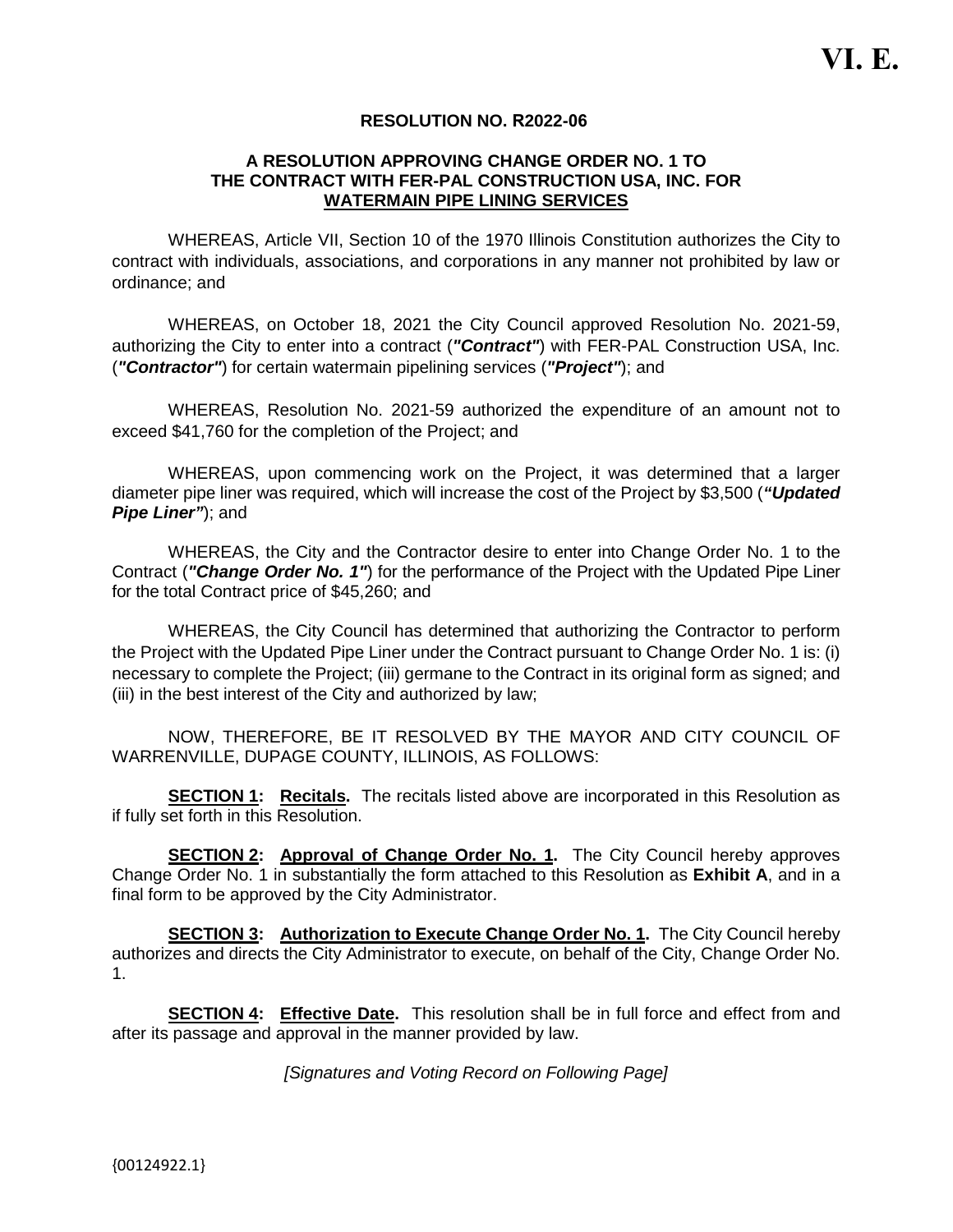PASSED THIS \_\_\_\_ day of \_\_\_\_\_\_\_\_\_\_, 2022.

AYES:

NAYS:

ABSENT:

ABSTAIN:

APPROVED THIS \_\_\_ day of \_\_\_\_\_\_\_\_, 2022.

\_\_\_\_\_\_\_\_\_\_\_\_\_\_\_\_\_\_\_\_\_\_\_\_\_\_\_\_\_\_\_\_\_\_ **MAYOR** 

ATTEST:

\_\_\_\_\_\_\_\_\_\_\_\_\_\_\_\_\_\_\_\_\_\_\_\_\_\_\_\_\_\_\_\_\_\_\_\_ **CITY CLERK**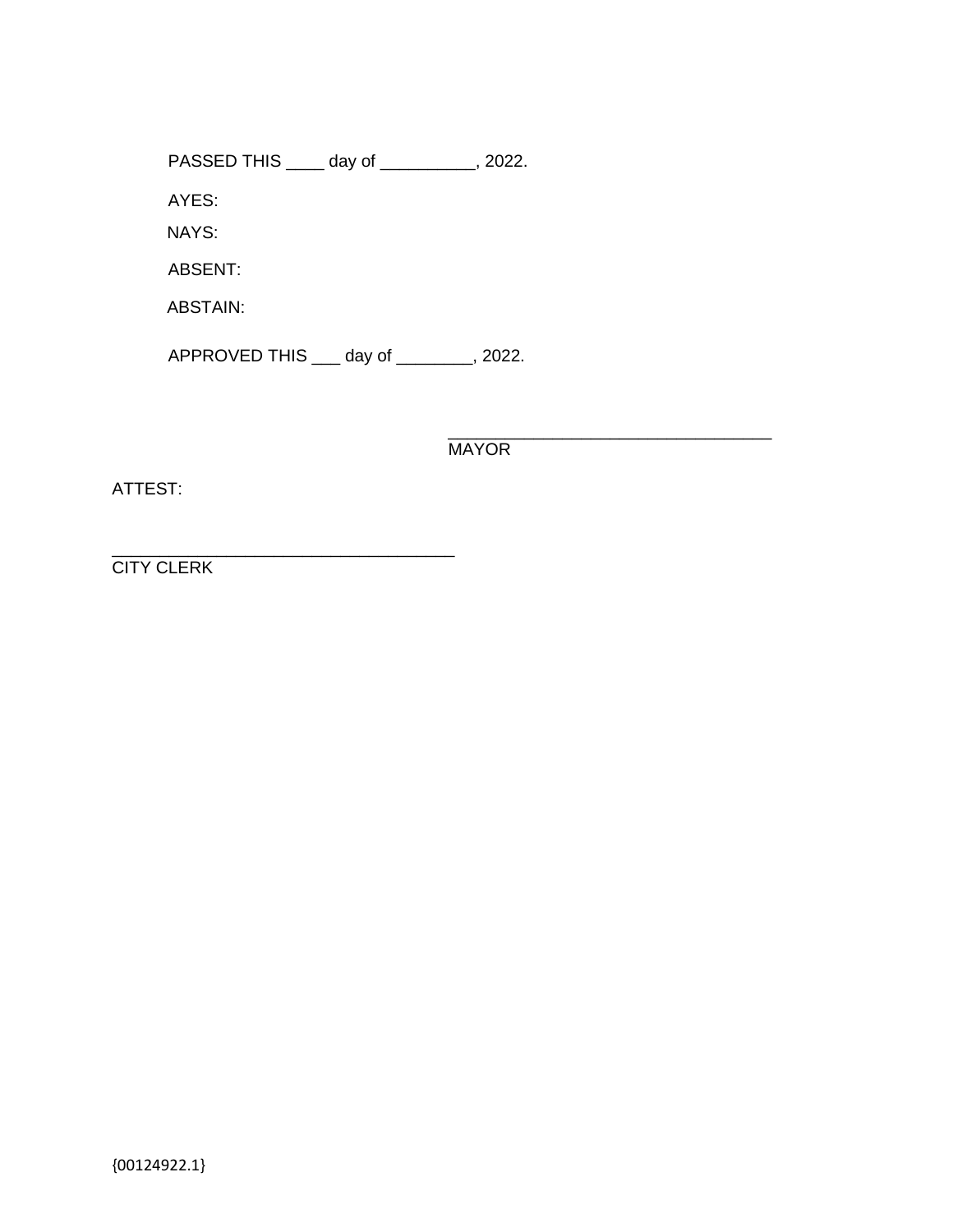## **EXHIBIT A**

### **CHANGE ORDER NO. 1**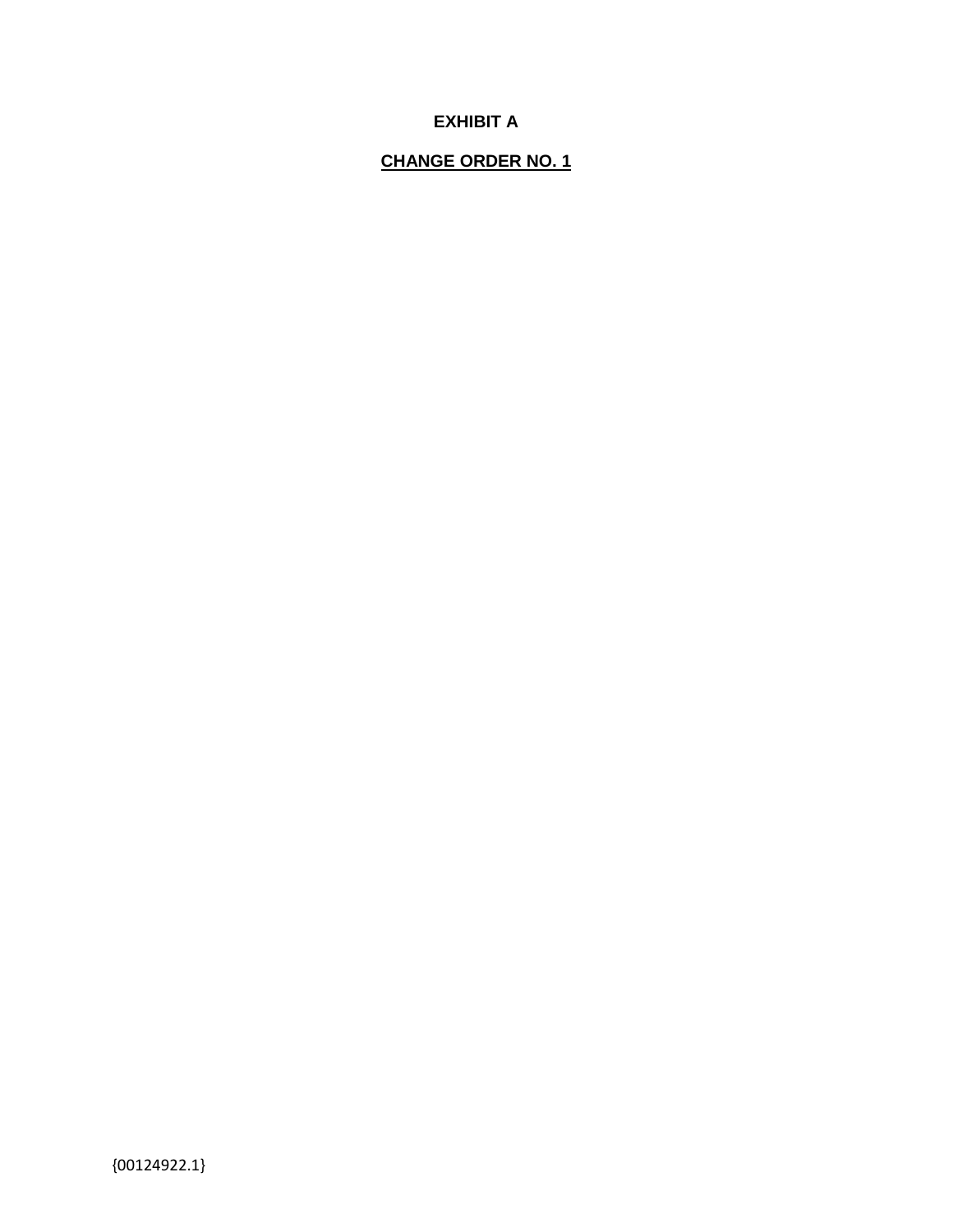# City of Warrenville<br>Route 59 and Winchester Circle CIPP Water Main Pipelining<br>Change Order No. 1<br>February 3, 2022 **Route 59 and Winchester Circle CIPP Water Main Pipelining Change Order No. 1 City of Warrenville February 3, 2022**

| Pay Item |                                        |       | Contract Contract                          |         | <b>Addition</b> |                 |          | Deduction | <b>Updated</b> |
|----------|----------------------------------------|-------|--------------------------------------------|---------|-----------------|-----------------|----------|-----------|----------------|
|          | No. Pay Item Description               |       | Unit Quantity Unit Price A/D Quantity Cost |         |                 |                 | Quantity | Cost      | Quantity       |
| ្ប<br>ជ  | Additional Cost of Upsized Liner       | L Sum | $0 \quad   \; 5 \; 3,500.00$               | $\prec$ |                 | $ 5 \t3,500.00$ |          |           |                |
|          |                                        |       |                                            |         |                 |                 |          |           |                |
|          |                                        |       |                                            |         |                 |                 |          |           |                |
|          |                                        |       |                                            |         |                 |                 |          |           |                |
|          |                                        |       |                                            |         |                 |                 |          |           |                |
|          | 41,760.00 Amount of Original Contract  |       |                                            |         |                 | \$3,500.00      |          |           |                |
|          | - Total Previous Change Orders         |       |                                            |         |                 |                 |          |           |                |
|          | 41,760.00 Amount of Current Contract   |       |                                            |         |                 |                 |          |           |                |
|          | 3,500.00 Value of Current Change Order |       |                                            |         |                 |                 |          |           |                |
|          | 45,260.00 Updated Contract Total       |       |                                            |         |                 |                 |          |           |                |

John Coakley, City Administrator Date John Coakley, City Administrator

Date